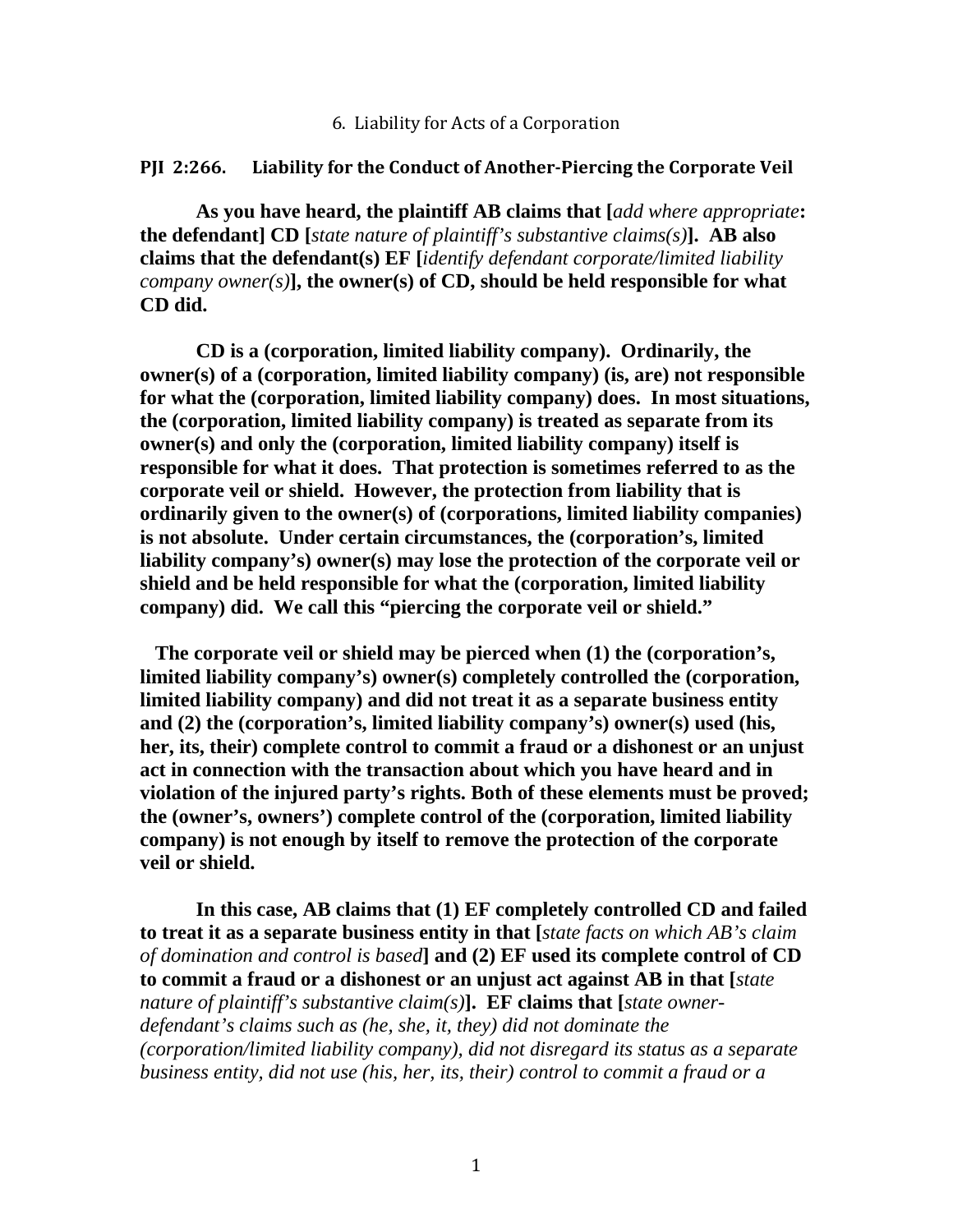*dishonest or an unjust act against plaintiff; also state the facts on which defendant's claim is based***].** 

 **AB has the burden of proving by a preponderance of the evidence (1) that EF completely controlled CD and did not treat it as a separate business entity and (2) that EF used its complete control of CD to commit a fraud or a dishonest or an unjust act against AB in that [***state nature of CD's claimed wrong***]. If you decide that EF did not completely control CD or that EF treated CD as a separate business entity, you will find that EF is not responsible for what CD did [***add where appropriate***: on this claim]**. **If you decide that EF did completely control CD and did not treat CD as a separate business entity, you will go on to consider whether EF used its control of CD to commit a fraud or a dishonest or an unjust act against AB in that [***state plaintiff's claim(s)***].** 

 **In deciding whether AB has met (his, her, its) burden of proof, you should consider (1) whether EF ignored the separate corporate identity by [***identify formalities plaintiff claims were ignored, such as required votes by directors, separate books and records***], (2) whether CD did not have enough money and insurance to meet its own bills and debts and to meet its liabilities, including any liability to AB, (3) whether EF did not separate CD's assets and money from (his, her, its) own money and assets and (4) whether EF used CD's money or assets for personal needs. [***Where plaintiff seeks to hold a parent entity liable for the obligations of a subsidiary, state, as appropriate***: In addition, you should consider whether CD and EF's directors, officers and personnel overlapped, whether CD and EF used the same office space and telephone numbers**, **whether CD permitted EF to make its own business decisions, whether CD and EF did not negotiate and contract with each other as if they were independent businesses, whether EF treated CD and the other companies it owns as independent profit centers, whether EF and EF's affiliates used CD's money or assets as if it were its own and whether EF's debts have been paid or have been guaranteed by CD or the other companies within the group].**

 **If you decide that EF used its control of CD to commit a fraud or a dishonest or an unjust act against AB in that [***state plaintiff's claim(s)***], you will find that EF is liable to AB for what CD did [***state nature of plaintiff's substantive claim(s)***]. If you decide that EF did not use its control of CD to commit a fraud or a dishonest or an unjust act against AB in that [***state plaintiff's claim(s)***], you will find that EF is not liable to AB [***add where appropriate***: on this claim]**.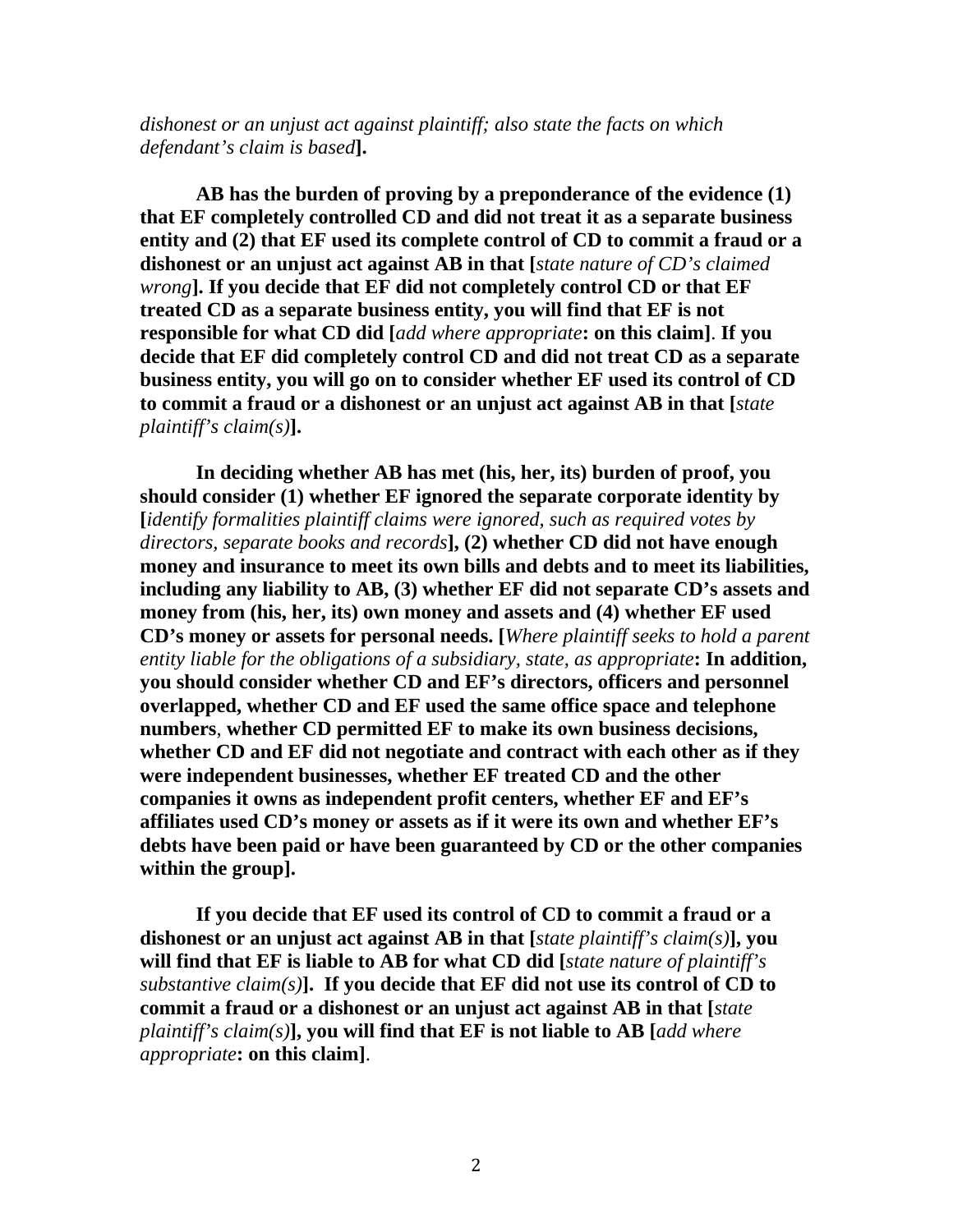**Caveat 1:** The doctrine of "piercing the corporate veil" presupposes that the corporation has an underlying obligation to plaintiff, Morris v State Dept. of Taxation and Finance, 82 NY2d 135, 603 NYS2d 807, 623 NE2d 1157. The doctrine does not furnish a basis for a cause of action independent of plaintiff's cause of action against the corporation or limited liability company, id; ARB Upstate Communications LLC v R.J. Reuter, L.L.C., 93 AD3d 929, 940 NYS2d 679; Matter of Moak, 92 AD3d 1040, 938 NYS2d 648. Accordingly, the charge should be given only when plaintiff has a claim against the corporation or limited liability company. If the claims against the corporation or limited liability company and the individual owners have been interposed in the same action, the jurors must be told that they should consider the liability of the owners only if they have first determined that the corporation or limited liability company is liable.

**Caveat 2:** The doctrine of "piercing the corporate veil" is available as a basis for imposing liability on a corporation's owners in cases involving tort claims as well as in cases involving commercial wrongs, Walkovsky v Carlton, 18 NY2d 414, 276 NYS2d 585, 223 NE2d 6 (vehicular negligence); Cobalt Partners, L.P. v GSC Capital Corp., 97 AD3d 35, 944 NYS2d 30 (breach of contract); Grammas v Lockwood Associates, LLC, 95 AD3d 1073, 944 NYS2d 623 (fraud and breach of warranty); McCloud v Bettcher Industries, Inc., 90 AD3d 1680, 935 NYS2d 815 (products liability); Lee v Arnan Development Corp., 77 AD3d 1261, 909 NYS2d 826 (premises liability); Longshore v Paul Davis Systems of Capital Dist., 304 AD2d 964, 759 NYS2d 204 (worker's on-the-job injuries). Accordingly, the charge should be given in any case where plaintiff has made a sufficient factual showing.

**Caveat 3:** There are numerous cases stating that a party seeking to pierce the corporate veil must bear a "heavy burden" of showing that the corporation was dominated as to the transaction attacked and that the domination was the instrument of fraud or wrongful or inequitable consequences, TNS Holdings, Inc. v MKI Securities Corp., 92 NY2d 335, 680 NYS2d 891,703 NE2d 749; Cobalt Partners, L.P. v GSC Capital Corp., 97 AD3d 35, 944 NYS2d 30; Etex Apparel, Inc. v Tractor Int'l Corp., 83 AD3d 587, 922 NYS2d 315; Sheridan Broadcasting Corp. v Small, 19 AD3d 331, 798 NYS2d 45; Retropolis, Inc. v 14th St. Dev. LLC, 17 AD3d 209, 797 NYS2d 1. However, the "heavy burden" standard has not been specifically defined in the case law and, further, has been used by the courts only to determine motions to dismiss or for summary judgment, Cobalt Partners, L.P. v GSC Capital Corp., supra; Etex Apparel, Inc. v Tractor Int'l Corp., supra; Sheridan Broadcasting Corp. v Small, supra; Sheridan Broadcasting Corp. v Small, supra; Retropolis, Inc. v 14th St. Dev. LLC, supra; see TNS Holdings, Inc. v MKI Securities Corp., supra (motion to stay arbitration). For that reason, the pattern charge, which is to be used in jury trials, utilizes the traditional civil standard of proof based on the preponderance of the evidence.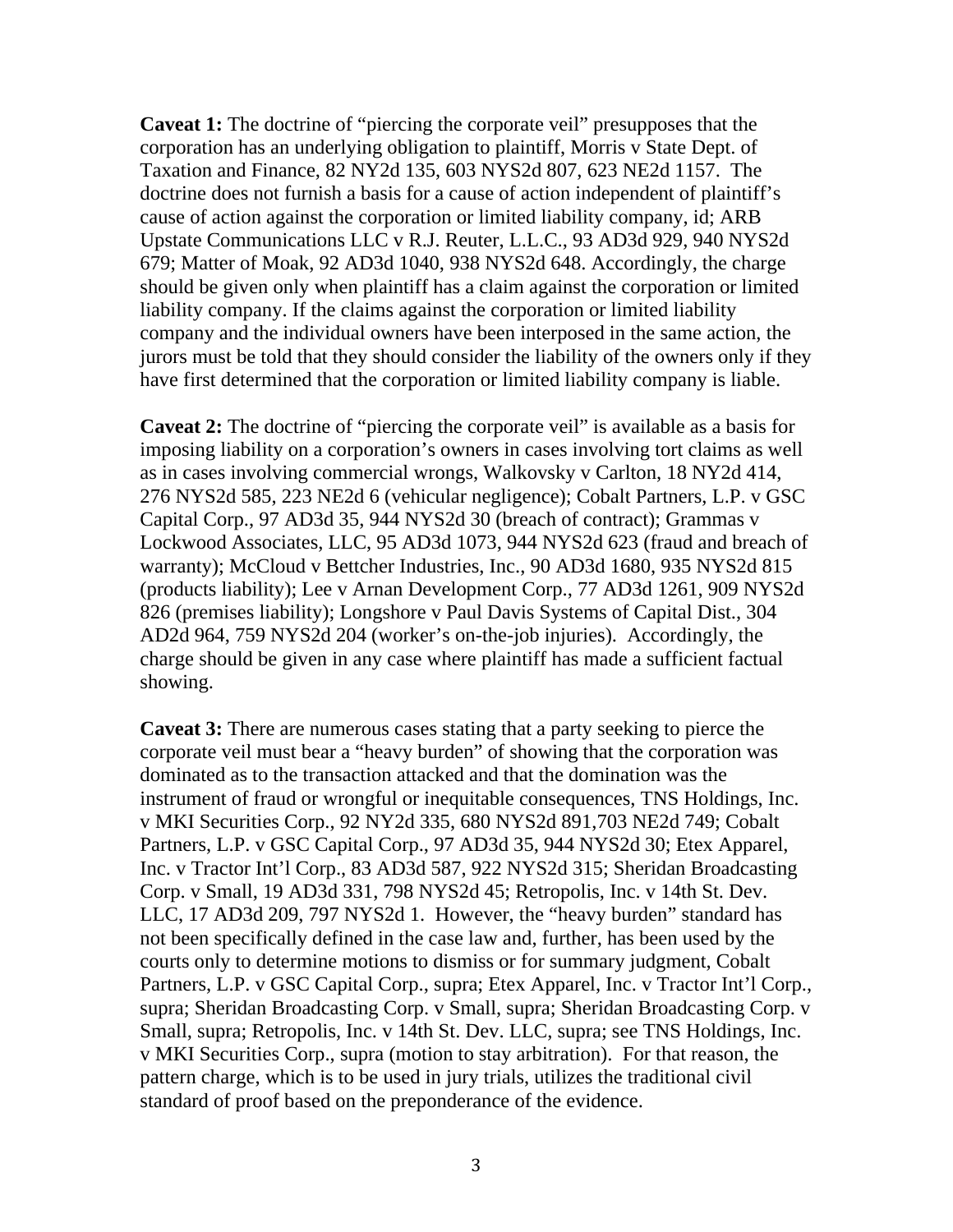Based on James v Loran Realty V Corp., 20 NY3d 918, 956 NYS2d 482, 980 NE2d 532; ABN AMRO Bank, N.V. v MBIA Inc, 17 NY3d 208, 928 NYS2d 647, 952 NE2d 463; East Hampton Union Free School Dist. v Sandpebble Builders, Inc., 16 NY3d 775, 919 NYS2d 996, 944 NE2d 1135; TNS Holdings, Inc. v MKI Securities Corp., 92 NY2d 335, 680 NYS2d 891,703 NE2d 749; Morris v State Dept. of Taxation and Finance, 82 NY2d 135, 603 NYS2d 807, 623 NE2d 1157; Walkovsky v Carlton, 18 NY2d 414, 276 NYS2d 585, 223 NE2d 6; Bartle v Home Owners Cooperative, 309 NY 103, 127 NE2d 832; Berkey v Third Avenue Ry. Co., 244 NY 84, 155 NE 58.

## **Comment**

 Corporations have an existence independent of their owners and are ordinarily treated as separate legal entities, Morris v State Dept. of Taxation and Finance, 82 NY2d 135, 603 NYS2d 807, 623 NE2d 1157; Port Chester Electric Construction Co. v Atlas, 40 NY2d 652, 389 NYS2d 327, 357 NE2d 983; Bartle v Home Owners Cooperative, 309 NY 103, 127 NE2d 832. Further, the owners are normally not liable for the debts of the corporation, and, in fact, it is "perfectly legal" to incorporate for the express purpose of limiting the liability of the owners, Morris v State Dept. of Taxation and Finance, supra; Rapid Tr. Subway Constr. Co. v City of New York, 259 NY 472, 182 NE 145. However, in some limited circumstances, courts have the authority to look past the corporate form where necessary to prevent fraud or to achieve equity, Port Chester Electric Construction Co. v Atlas, supra; Walkovsky v Carlton, 18 NY2d 414, 276 NYS2d 585, 223 NE2d 6; see International Aircraft Trading Co. v Manufacturers Trust Co., 297 NY 285, 79 NE2d 249. This principle applies to limited liability companies as well as to corporations, Colonial Surety Co. v Lakeview Advisors, LLC, 93 AD3d 1253, 941 NYS2d 371; Matias v Mondo Props. LLC, 43 AD3d 367, 841 NYS.2d 279; Retropolis, Inc. v 14th St. Dev. LLC, 17 AD3d 209, 797 NYS2d 1; Limited Liability Company Law § 609. The doctrine may be applicable in a wide variety of cases, including those involving tort claims as well as those involving commercial wrongs, James v Loran Realty V Corp., 85 AD3d 619, 925 NYS2d 492, aff'd 20 NY3d 918, 956 NYS2d 482, 980 NE2d 532 (premises liability); Walkovsky v Carlton, supra (vehicular negligence); Cobalt Partners, L.P. v GSC Capital Corp., 97 AD3d 35, 944 NYS2d 30 (breach of contract); Grammas v Lockwood Associates, LLC, 95 AD3d 1073, 944 NYS2d 623 (fraud and breach of warranty); McCloud v Bettcher Industries, Inc., 90 AD3d 1680, 935 NYS2d 815 (products liability); Lee v Arnan Development Corp., 77 AD3d 1261, 909 NYS2d 826 (premises liability); Longshore v Paul Davis Systems of Capital Dist., 304 AD2d 964, 759 NYS2d 204 (worker's on-the-job injuries).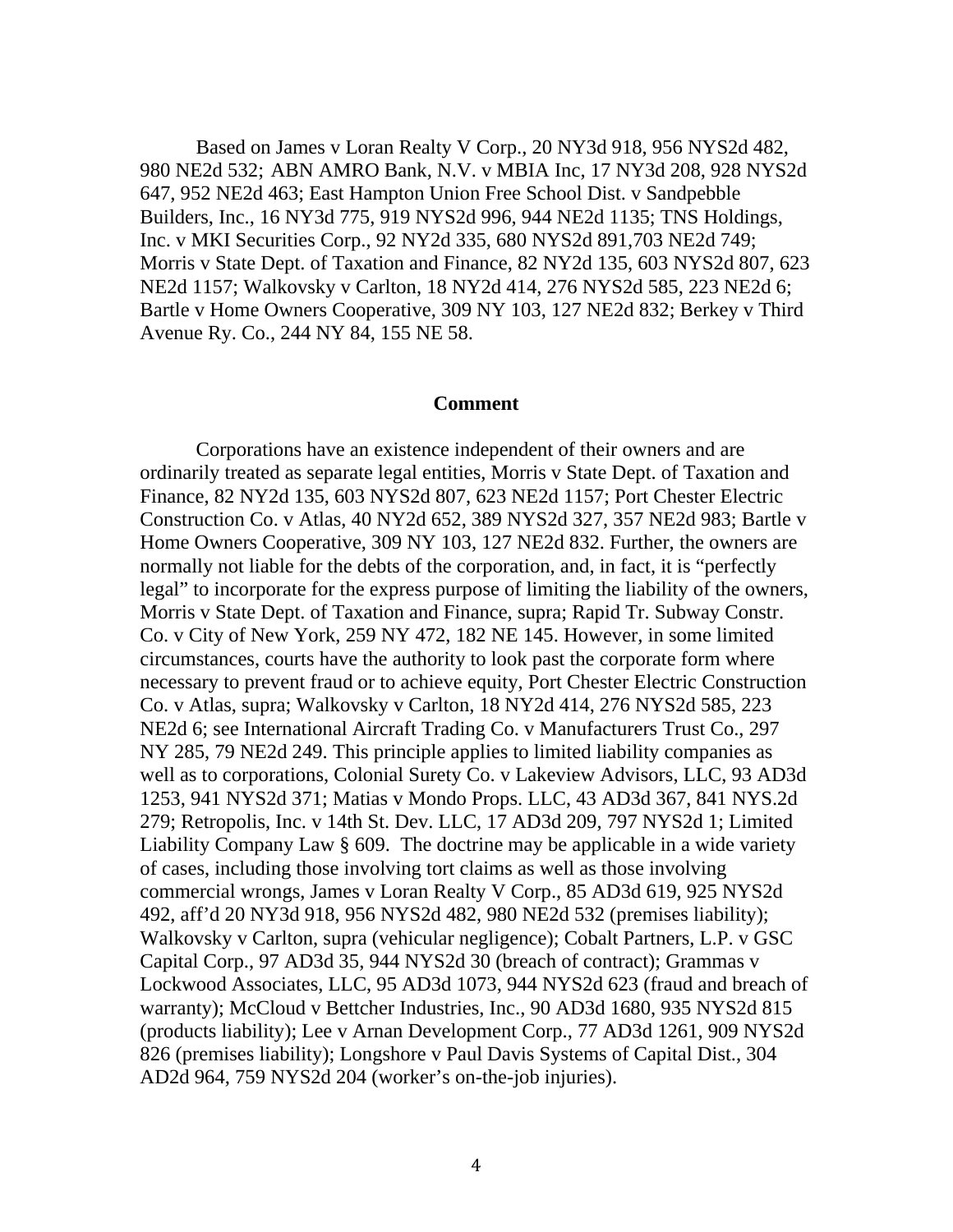The doctrine of "piercing the corporate veil" does not constitute a basis for an independent cause of action, Morris v State Dept. of Taxation and Finance, 82 NY2d 135, 603 NYS2d 807, 623 NE2d 1157; ARB Upstate Communications LLC v R.J. Reuter, L.L.C., 93 AD3d 929, 940 NYS2d 679; Matter of Moak, 92 AD3d 1040, 938 NYS2d 648; Old Republic National Title Ins. Co. v Moskowitz, 297 AD2d 724, 747 NYS2d 556. Rather, the doctrine, which is equitable in nature, presupposes that the corporation whose "veil" is to be "pierced" has an underlying liability to plaintiff, Morris v State Dept. of Taxation and Finance, supra; see State v Robin Operating Corp., 3 AD3d 769, 773 NYS2d 137 (claim against allegedly dominant corporation could not be maintained where allegedly dominated corporation was not a party and no basis in the record for concluding that dominated corporation could be liable). For that reason, some courts have held that a claim asserted under the doctrine of "piercing the corporate veil" requires that the allegedly dominated corporation be joined as a party defendant, even if it was the parent corporation that unjustly retained the disputed funds, Stewart Tenants Corp. v Square Indus., 269 AD2d 246, 703 NYS2d 453; see Popowich v Korman, 73 AD3d 515, 900 NYS2d 297; State v Robin Operating Corp., supra. However, it is not necessary to name and serve a corporation that became defunct before the lawsuit was initiated, Spinnell v JP Morgan Chase Bank, N.A., 59 AD3d 361, 873 NYS2d 626. Claims based on the piercing the corporate veil doctrine may be asserted before finding of liability as against codefendant dominated corporation, Ross v Jill Stuart Int'l Ltd., 275 AD2d 650, 713 NYS2d 324. It is not necessary that an unsatisfied judgment be obtained against the dominated corporation before an action against the dominant corporation may be brought, Chase Manhattan Bank (N.A.) v 264 Water St. Assoc., 174 AD2d 504, 571 NYS2d 281; see ABN AMRO Bank, N.V. v MBIA Inc., 17 NY3d 208, 928 NYS2d 647, 952 NE2d 463.

 Application of the doctrine of "piercing the corporate veil" requires a factbased determination, see Millennium Construction, LLC v Loupolover, 44 AD3d 1016, 845 NYS2d 110; Goldman v Chapman, 44 AD3d 938, 844 NYS2d 126; Ventresca Realty Corp. v Houlihan, 41 AD3d 707, 838 NYS2d 6090; Helm v Tri-Lakes Ford-Mercury, Inc., 25 AD3d 901, 809 NYS2d 222. Accordingly, where the elements of the doctrine have sufficiently been pleaded and a sufficient showing has been made in response to a motion for summary judgment, the question is one for resolution by the factfinder, Damianos Realty Group, LLC v Fracchia, 35 AD3d 344, 825 NYS2d 274; First Bank of the Americas v Motor Car Funding, Inc., 257 AD2d 287, 690 NYS2d 17; see Lee v Arnan Development Corp., 77 AD3d 1261, 909 NYS2d 826; Miranco Contracting, Inc. v. Perel, 57 AD3d 956, 871 NYS2d 310; Shelley v Flow Int'l Corp., 283 AD2d 958, 724 NYS2d 244; Rebh v Rotterdam Ventures, Inc., 277 AD2d 659, 716 NYS2d 457.

The corporate form is not to be lightly disregarded, Cobalt Partners, L.P. v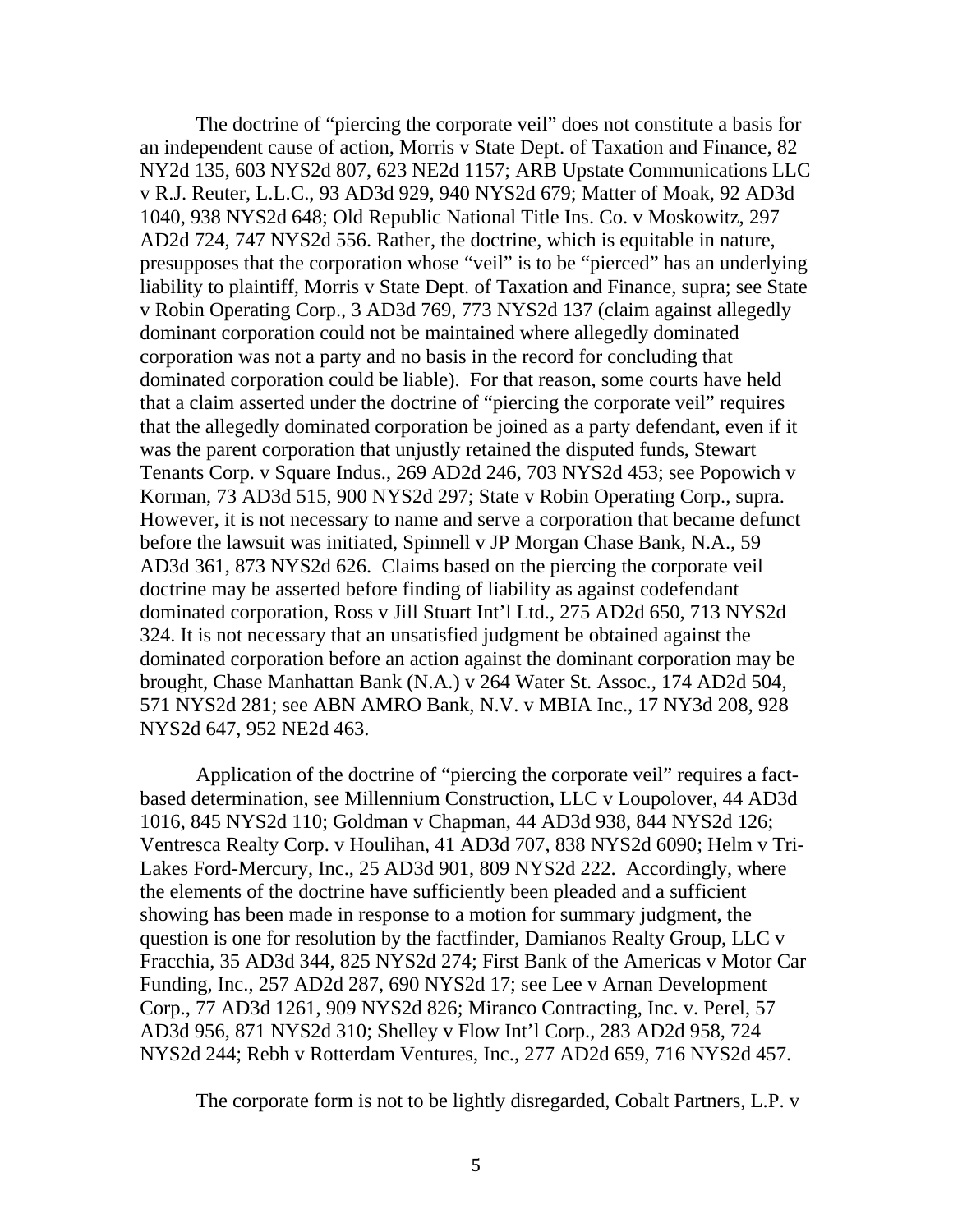GSC Capital Corp., 97 AD3d 35, 944 NYS2d 30; Treeline Mineola, LLC v Berg, Baccash v Sayagh, 53 AD3d 636, 862 NYS2d 564; 21 AD3d 1028, 801 NYS2d 407; New York Ass'n for Retarded Children, Inc. Montgomery Co. Chapter v Keator, 199 AD2d 921, 606 NYS2d 784. Those seeking to pierce a corporate veil in both tort and contract cases have the heavy burden of showing that the corporation was dominated in connection with the transaction at issue and that the domination was the instrument of fraud or otherwise resulted in wrongful or inequitable consequences, TNS Holdings, Inc. v MKI Securities Corp., 92 NY2d 335, 680 NYS2d 891,703 NE2d 749; Joseph Kali Corp. v A. Goldner, Inc., 49 AD3d 397, 859 NYS2d 1; see James v Loran Realty V Corp., 20 NY3d 918, 956 NYS2d 482, 980 NE2d 532 (plaintiff has burden to show that individual defendants "abused the privilege of doing business in the corporate form to perpetrate a wrong or injustice against [plaintiff]"). However, since an action against a corporate owner based on the doctrine of piercing the corporate veil is not the equivalent of an action in fraud, the clear and convincing standard of proof is not applicable, Rotella v Derner, 283 AD2d 1026, 723 NYS2d 801.

 In general, the courts will permit "piercing" sufficient to impose liability on the corporate owners upon a showing that (1) the owners exercised complete domination of the corporation and (2) the owner's domination of the corporation was used to commit a fraud or wrong against plaintiff that injured plaintiff, TNS Holdings, Inc. v MKI Securities Corp., 92 NY2d 335, 680 NYS2d 891,703 NE2d 749; Morris v State Dept. of Taxation and Finance, 82 NY2d 135, 603 NYS2d 807, 623 NE2d 1157; see Guptill Holding Corp. v State, 33 AD2d 362, 307 NYS2d 970, affd 31 NY2d 897, 340 NYS2d 638, 292 NE2d 782; Cobalt Partners, L.P. v GSC Capital Corp., 97 AD3d 35, 944 NYS2d 30; ARB Upstate Communications LLC v R.J. Reuter, L.L.C., 93 AD3d 929, 940 NYS2d 679; Heim v Tri-Lakes Ford Mercury, Inc., 25 AD3d 901, 809 NYS2d 222. Domination of the corporation by its owner is not alone sufficient, TNS Holdings, Inc. v MKI Securities Corp., supra; Rebh v Rotterdam Ventures, Inc., 277 AD2d 659, 716 NYS2d 457. Similarly, a parent corporation can never be held liable for the actions of a subsidiary based solely on the parent corporation's ownership of a controlling interest in the subsidiary, Billy v Consolidated Machine Tool Shop, 51 NY2d 152, 432 NYS2d 879, 412 NE2d 934. The proponent of applying the "piercing the corporate veil" doctrine must also show that the domination led to inequity, fraud or malfeasance, Rebh v Rotterdam Ventures, Inc., supra; see James v Loran Realty V Corp., 20 NY3d 918, 956 NYS2d 482, 980 NE2d 532; Casa de Meadows Inc. (Cayman Islands) v Zaman, 76 AD3d 917, 908 NYS2d 628; Goldman v Chapman, 44 AD3d 938, 844 NYS2d 126; Damianos Realty Group, LLC v Fracchia, 35 AD3d 344, 825 NYS2d 274; Island Seafood Co. v Golub, 303 AD2d 892, 759 NYS2d 768. Where a corporation is a mere fragment of a larger combine which actually conducts the business, the larger corporate entity may be held responsible for the acts of that corporation, Billy v Consolidated Machine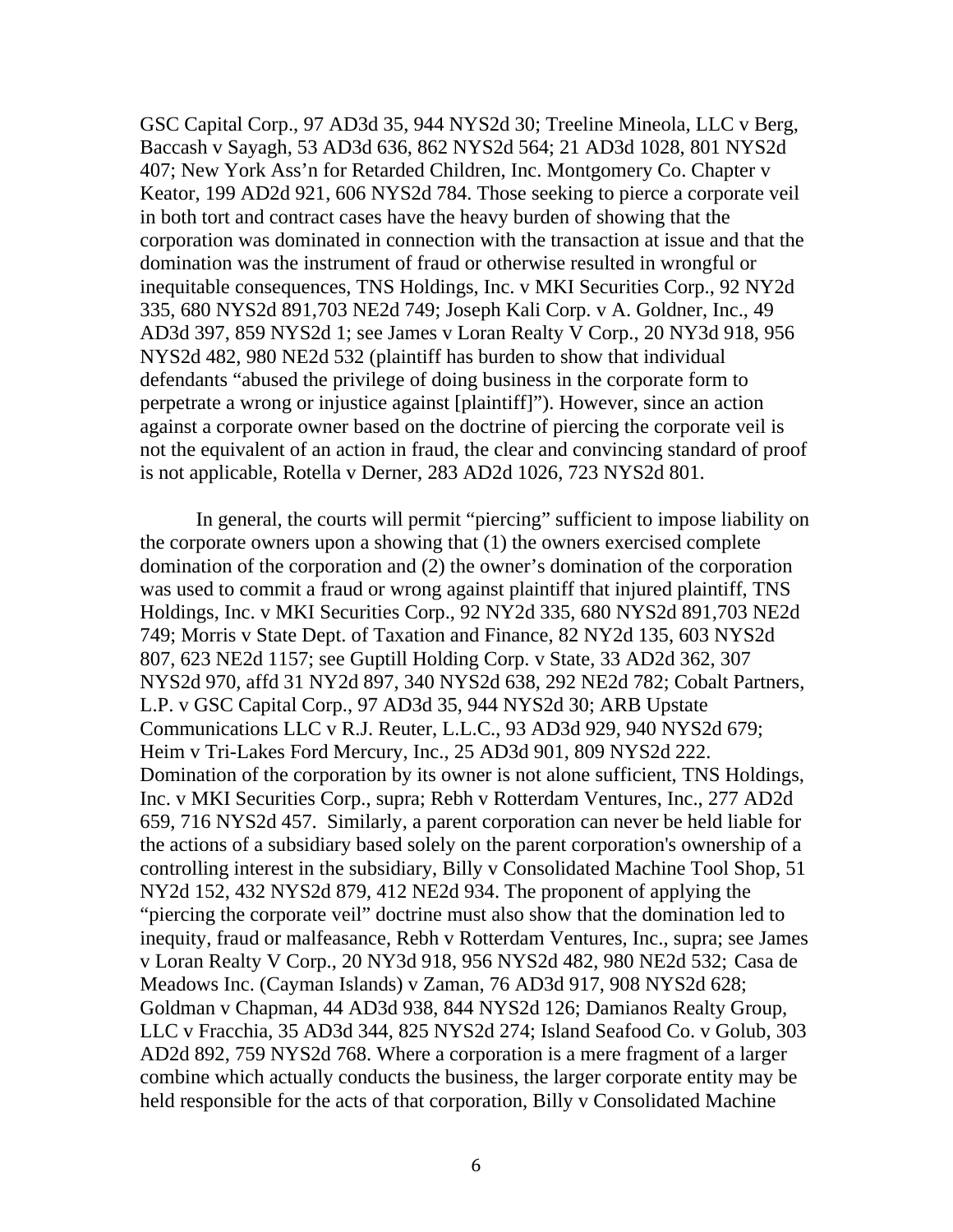Tool Shop, supra; Island Seafood Co. v Golub, 303 AD2d 892, 759 NYS2d 768.

 The circumstances of domination that will justify piercing the corporate veil include an individual owner's operating the corporation as a "sham" for the owner's personal activities and a corporation's acting as the "agent," "alter ego" or "mere instrumentality" of its shareholder, Cobalt Partners, L.P. v GSC Capital Corp., 97 AD3d 35, 944 NYS2d 30 ("alter ego"); UBS Securities LLC v Highland Capital Management, L.P., 93 AD3d 489, 940 NYS2d 74 (same); Miller v Cohen, 93 AD3d 424, 939 NYS2d 424 (same); Fernbach LLC v Calleo, 92 AD3d 831, 939 NYS2d 501; John John, LLC v Exit 63 Development, LLC, 35 AD3d 540, 826 NYS2d 657 ("mere instrumentality," "alter ego," "agent"); Island Seafood Co. v Golub, 303 AD2d 892, 759 NYS2d 768; Austin Powder Co. v McCullough, 216 AD2d 825, 628 NYS2d 855; see Butler v Stagecoach Group, PLC, 72 AD3d 1581, 900 NYS2d 541 ("agent" of parent corporation). Mere conclusory allegations of domination and control, however, are insufficient, UMG Records, Inc. v FUBU Records, LLC, 34 AD3d 293, 824 NYS2d 83.

 A plaintiff who wishes to pierce the corporate veil does not have to specifically plead fraud, but must establish that the individual defendant's domination of the corporation was used to perpetrate a wrong or injustice against that plaintiff, Morris v State Dept. of Taxation and Finance, 82 NY2d 135, 603 NYS2d 807, 623 NE2d 1157; Rotella v Derner, 283 AD2d 1026, 723 NYS2d 801; Lederer v King, 214 AD2d 354, 625 NYS2d 149. Allegations of domination and control must be accompanied by particularized allegations of consequent wrongs, Sheridan Broadcasting Corp. v Small, 19 AD3d 331, 798 NYS2d 45; see Sheinberg v 177 E. 77, Inc., 248 AD2d 176, 670 NYS2d 19 (plaintiff's allegations must include "particularized statements detailing fraud or other corporate misconduct"); see also East Hampton Union Free School Dist. v Sandpebble Builders, Inc., 16 NY3d 775, 919 NYS2d 496, 944 NE2d 1135 (plaintiff must allege more than improper acts or bad faith by defendants).

 Factors to be considered in determining whether the corporation's owners have abused the privilege of doing business in the corporate form include (1) a failure to adhere to corporate formalities, (2) inadequate capitalization, (3) a commingling of assets and (4) application of corporate funds for personal use, East Hampton Union Free School Dist. v Sandpebble Bldrs. Inc., 66 AD3d 122, 884 NYS2d 94, aff'd 16 NY3d 775, 919 NYS2d 996, 944 NE2d 1135; McCloud v Bettcher Indus., Inc., 90 AD3d 1680, 935 NYS2d 815; Superior Transcribing Serv., LLC v Paul, 72 AD3d 675, 898 NYS2d 234. In the context of parent and subsidiary corporations, the foregoing factors are considered, as well as the extent to which there is overlap in ownership, directors, officers and personnel, the use of common office space and telephone numbers, whether the organizations are lacking the separate paraphernalia that are part of the corporate form and the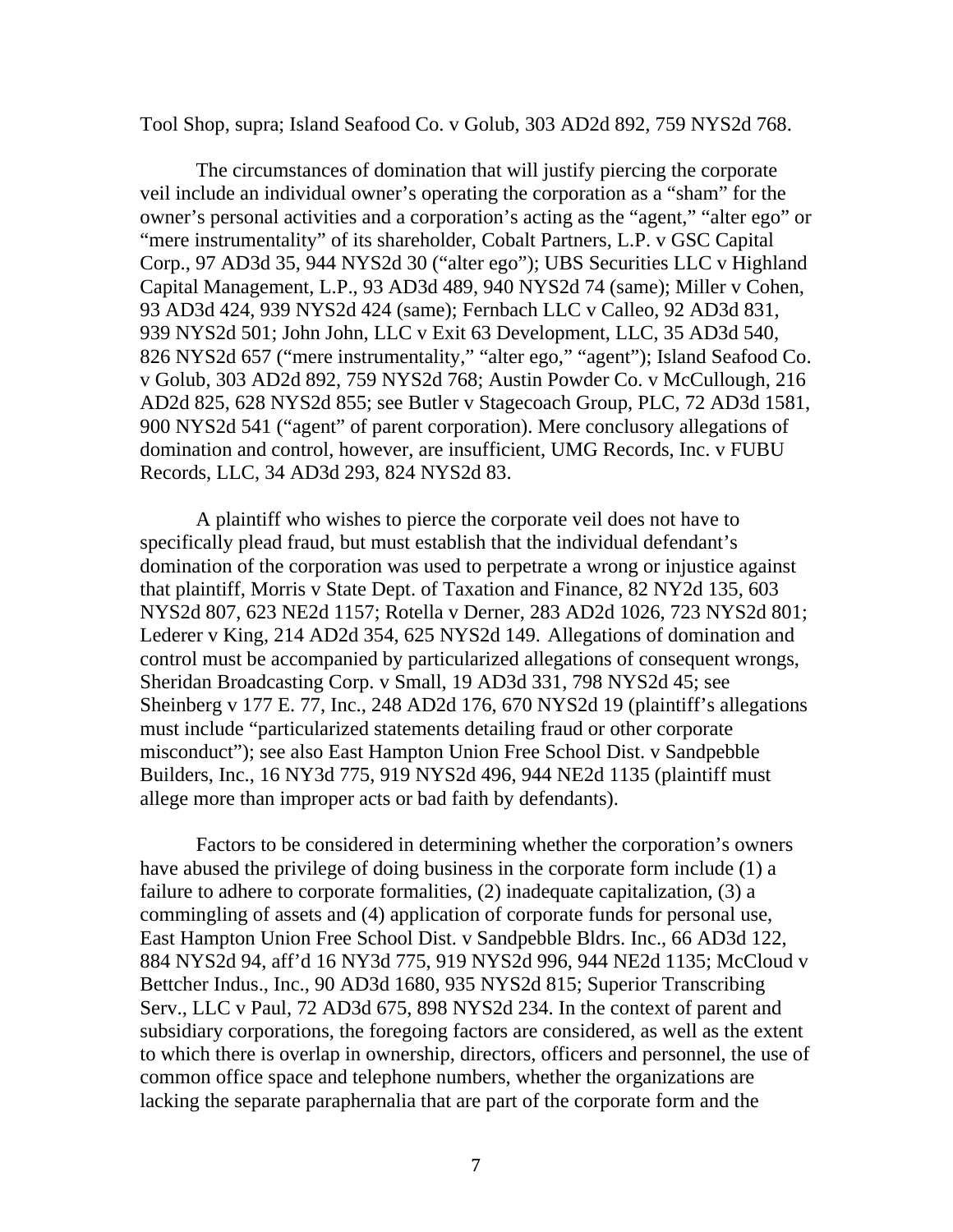degree to which the allegedly dominated corporation is permitted to exercise its own business discretion, Forum Ins. Co. v Texarkoma Transp. Co., 229 AD2d 341, 645 NYS2d 786; see Billy v Consolidated Machine Tool Shop, 51 NY2d 152, 432 NYS2d 879, 412 NE2d 934; Island Seafood Co. v Golub, 303 AD2d 892, 759 NYS2d 768; see also AHA Sales, Inc. v Creative Bath Products, Inc., 58 AD3d 6, 867 NYS2d 169. Additional factors include whether the parent and subsidiary dealt with each other at arm's length, whether the corporations within a group are treated as independent profit centers, whether the property of such corporations is used by the others as if it were their own and whether the dominant corporation's debts are paid or guaranteed by the other corporations within the group, Peery v United Capital Corp., 84 AD3d 1201, 924 NYS2d 470; Fantazia Int'l Corp. v CPL Furs New York, Inc., 67 AD3d 511, 889 NYS2d 28; Gateway I Group, Inc. v Park Ave. Physicians, P.C., 62 AD3d 141, 877 NYS2d 95.

No single factor is determinative, Fantazia Int'l Corp. v CPL Furs New York, Inc., 67 AD3d 511, 889 NYS2d 28. At the very least, there must be direct intervention by the owners in the management of the corporation to such an extent that the corporation's paraphernalia of incorporation, directors and officers are completely ignored, Billy v Consolidated Machine Tool Shop, 51 NY2d 152, 432 NYS2d 879, 412 NE2d 934; McCloud v Bettcher Indus., Inc., 90 AD3d 1680, 935 NYS2d 815; Shelley v Flow Int'l Corp., 283 AD2d 958, 724 NYS2d 244; see Lowendahl v Baltimore & Ohio R.R. Co., 247 App Div 144, 287 NYS 62, aff'd 272 NY 360, 6 NE2d 56; Mertz v Seibel Realty, Inc., 265 AD2d 925, 696 NYS2d 598, and one of the corporations is a mere instrumentality, agent or alter ego of the other, Island Seafood Co. v Golub, 303 AD2d 892, 759 NYS2d 768; see Astrocom Electronics, Inc. v Lafayette Radio Electronics Corp., 63 AD2d 765, 404 NYS2d 742. Put another way, the domination of a subsidiary by the parent must be so complete that the subsidiary is merely a department of the parent, Amsellem v Host Marriott Corp., 280 AD2d 357, 721 NYS2d 318.

 In the following cases, the allegations and/or evidence were deemed sufficient to justify piercing the corporate veil: ABN AMRO Bank, N.V. v MBIA Inc., 17 NY3d 208, 928 NYS2d 647, 952 NE2d 463 (parent company caused wholly-owned subsidiary to engage in harmful transactions that allegedly shielded billions of dollars in assets from plaintiffs, thereby potentially exposing plaintiffs to significant liability); Last Time Beverage Corp. v F&V Distribution Co., Inc., 98 AD3d 947, 951 NYS2d 77 (limited liability company inadequately capitalized for business venture in issue without loan from sibling company, two companies had overlapping ownership, officers and personnel, shared same office space with other sibling companies and failed to observe certain record-keeping formalities); Cobalt Partners, L.P. v GSC Capital Corp., 97 AD3d 35, 944 NYS2d 30 (allegations that domination and control used to cause subsidiary entity to breach contractual obligation for dominant corporation's own gain); Pae v Chui Yoon, 41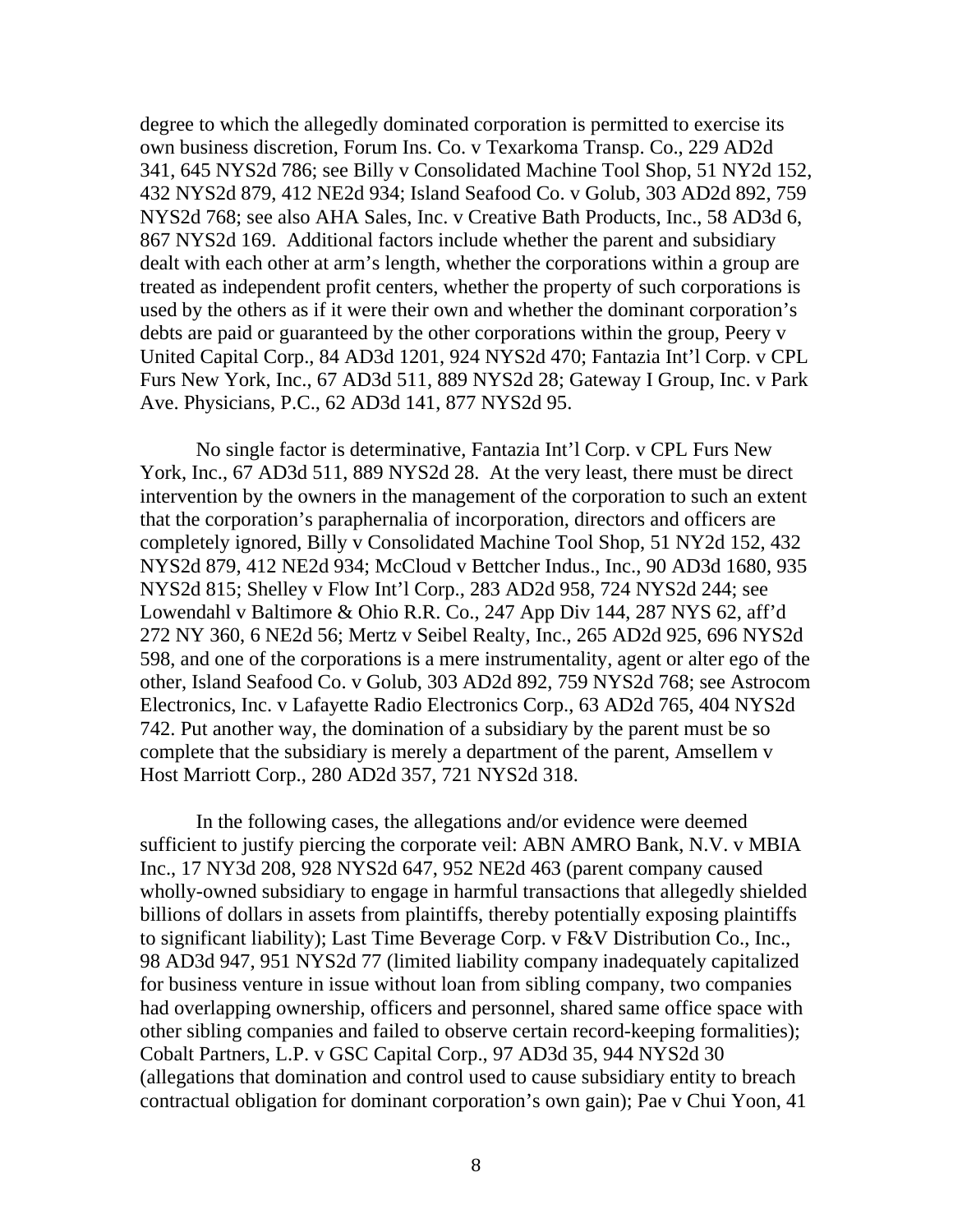AD3d 681, 838 NYS2d 172 (sole owner of corporation dominated it and was solely responsible for its wrongful failure to pay plaintiff; evidence revealed absence of corporate formalities, such as lack of distinction between corporate funds and defendant's personal funds); Manshion Joho Center Co., Ltd. v Manshion Joho Center, Inc., 24 AD3d 189, 806 NYS2d 480 (individual owner dominated and controlled corporations, disregarded corporate formalities, used corporate funds to pay his personal bills, and effectively stripped assets of corporation to enrich himself while making corporation judgment proof); Godwin Realty Assocs. v CATV Enterprises, 275 AD2d 269, 712 NYS2d 39 (shareholder's stripping of corporate assets to render corporation judgment proof); National Union Fire Ins. Co. of Pittsburgh, Pa. v Bodek, 270 AD2d 139, 705 NYS2d 42 (despite individual defendant's claims that he divested himself of interest and control, defendant instructed corporation's accountants, negotiated its business deals and credit extensions, executed promissory notes, personally guaranteed notes and directed his spouse to use corporate assets for his personal expenses).

 In the following cases, the allegations and/or evidence were deemed insufficient to justify piercing the corporate veil: James v Loran Realty V Corp., 20 NY3d 918, 956 NYS2d 482, 980 NE2d 532 (no evidence that defendant attempted to avoid plaintiffs' claim for damages by rendering corporation insolvent); Etex Apparel, Inc. v Tractor Int'l Corp., 83 AD3d 587, 922 NYS2d 315 (common ownership and offices and continuation of part of affiliate's business, but maintained separate corporate identities); SUS, Inc. v St. Paul Travelers Group, 75 AD3d 740, 905 NYS2d 321 (no allegations that parent corporations had directly intervened in management of subsidiary such that subsidiary's paraphernalia of incorporation, directors, and officers were completely ignored); Fantazia Int'l Corp. v CPL Furs New York, Inc., 67 AD3d 511, 889 NYS2d 28 (some common management, but corporations had separate bank accounts, books and records, were incorporated at different times for legitimate purposes, filed separate tax returns and substantially complied with corporate formalities); Longshore v Paul Davis Systems of Capital Dist., 304 AD2d 964, 759 NYS2d 204 (corporations formed for separate purposes and treated by principals as separate and distinct, with no subsidiary relationships, integrated finances or commingled assets); Worldcom, Inc. v Prepay USA Telecom, Corp., 294 AD2d 157, 741 NYS2d 532 (commingling involving only several thousand dollars, where plaintiffs claimed millions of dollars in damages); Lou Atkins Castings, Inc. v M. Fabrikant & Sons, Inc., 216 AD2d 111, 628 NYS2d 98 (affiliate corporations separately capitalized, not formed to conceal or deceive and domination by one corporation not complete); New York Ass'n for Retarded Children, Inc. Montgomery Co. Chapter v Keator, 199 AD2d 921, 606 NYS2d 784 (control of corporation by single shareholder; no showing of illegality or fraud).